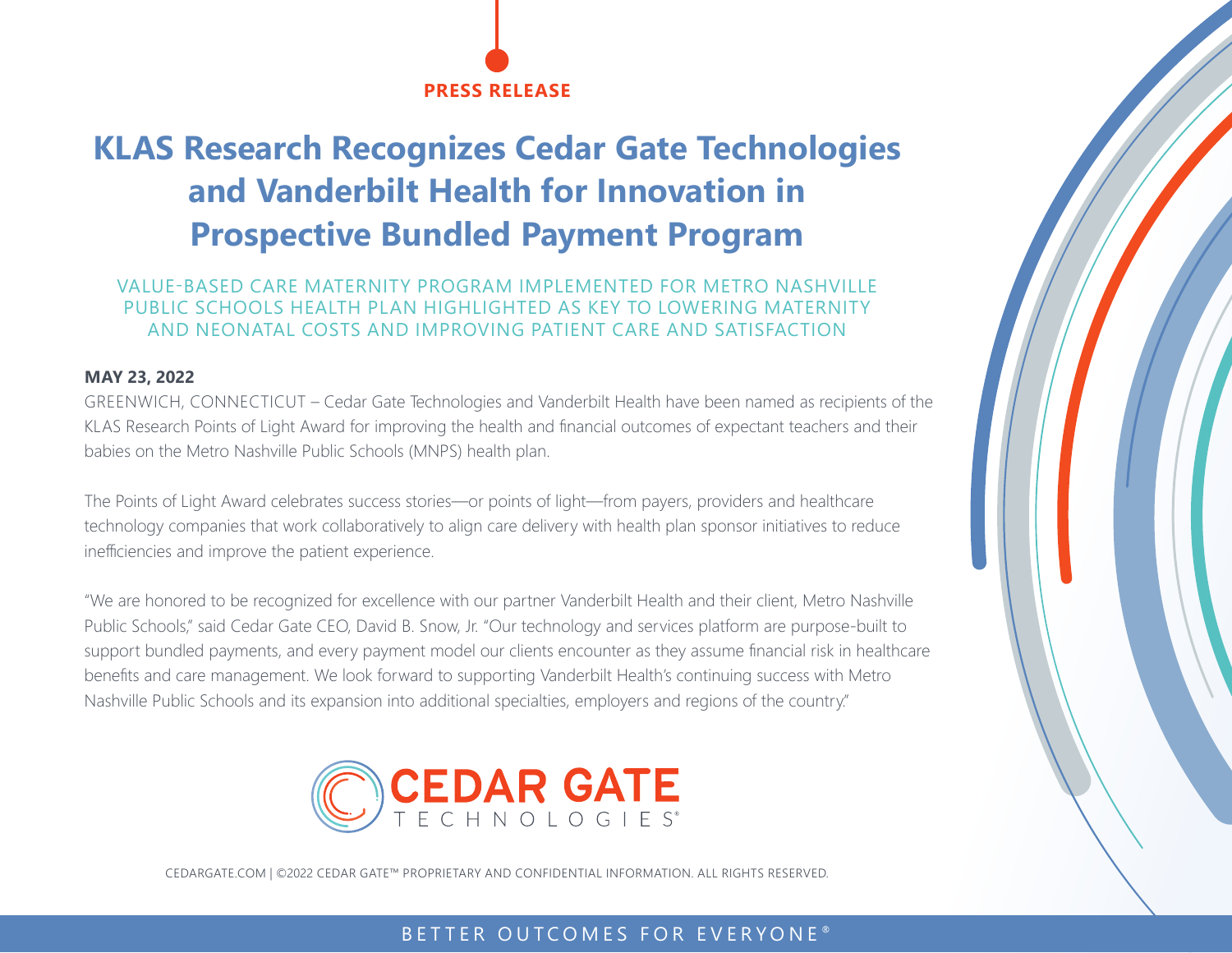Prior to implementing Vanderbilt's [MyMaternityHealth](https://www.vanderbilthealth.com/service/mymaternityhealth-employers) bundle program, rising neonatal costs threatened employee health and the sustainability of benefits at MNPS. The school system looked for a provider partner that could help them improve outcomes for their employees who may need maternity services through a bundled payment program. Vanderbilt Health's Employer Solutions team built and designed a system leveraging Cedar Gate's advanced value-based care platform. Feedback from maternity patients indicated high satisfaction both clinically and financially.

Reported outcomes included:

- <sup>&</sup>gt; The majority of the care was provided at zero out-of-pocket cost to the patients
- > Net Promoter Score for the services was in the 90th percentile
- <sup>&</sup>gt;MNPS documented savings of more than \$400,000 in the first year
- <sup>&</sup>gt;C-section delivery rates decreased by 25% in comparison to the market

"We've been building this bundled-care approach at Vanderbilt for several years and knew it worked to throw out traditional payment rules and simply focus on patient-centered care," said [C.J. Stimson,](https://urldefense.proofpoint.com/v2/url?u=https-3A__news.vumc.org_2021_01_14_stimson-2Dnamed-2Dsenior-2Dvp-2Dof-2Dvalue-2Dtransformation_&d=DwMGaQ&c=gOrgfQB8xVH7F0lP7MQhi8CyVXMBvYqNyP3LuSSb8Lw&r=aUfOCRXP8lp8Sv3vnaxhp-s28IGHdS6v0ZgEvvwudjq37_stcn09ryHWZrGKWnNk&m=IUGhMuaMIwxm0QmBm62D8hAfc_kjBeqDfh-e7ieADsAjBoGiYgBQoMR4iKRP_xJZ&s=LbMIyFMf6GMqKqtDB0a36Gq7qmVy_aigIAdjrOl_0zs&e=) MD, JD, Chief Medical Officer of the Vanderbilt University Medical Center (VUMC) and Vanderbilt University Employee Health Plans and Senior Vice President of Value Transformation. "We are grateful to have found collaborators like Metro Nashville Public Schools and Cedar Gate that have helped us test and scale this program. This award recognizes how much the MyMaternityHealth bundle is improving the health of moms and babies while also lowering the financial burden for everyone, and that's work we're incredibly proud to deliver."

Vanderbilt Health and Cedar Gate's collaboration, which began with Vanderbilt's own employee population, has rapidly evolved into a high quality and financially sustainable multi-specialty value-based care program that the health system is offering to self-funded employers. For further information about Vanderbilt Health's MyHealth Bundles offerings, visit [https://www.vanderbilthealth.com/program/myhealth-bundles](https://www.vanderbilthealth.com/program/myhealth-bundles
)